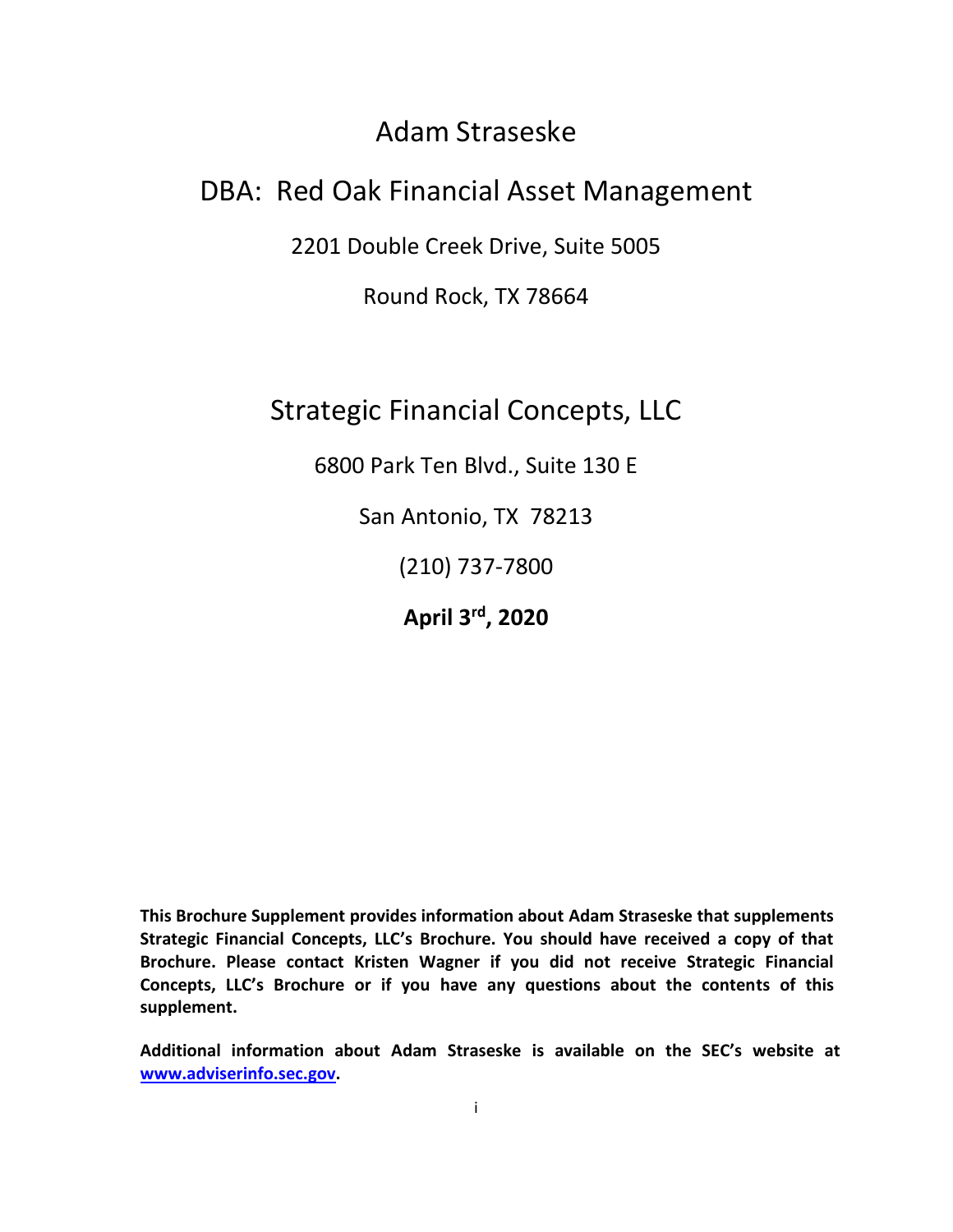# **Educational Background and Business Experience**

Adam Straseske Year of Birth: 1976

#### *Formal Education after High School:*

• Northwest Louisiana University, Monroe, LA , B.A., Finance, 1998

#### *Business Background:*

- Strategic Financial Concepts, LLC, Investment Adviser Rep, 11/2008 to Present
- LPL Financial, Registered Representative, 09/2009 to Present
- Mutual Service Corporation, Registered Representative, 10/2008 to 09/2009
- Everist Mortgage, Loan Originator, 06/2007 to 02/2009
- Hamilton Business Group, Inc., Business Advisor, 06/2006 to 06/2007

#### *Professional Designations:*

1. Chartered Market Technician (CMT) – 2011 – Market Technicians Association, Inc. *Experience Required:*

Candidate must meet all of the following requirements:

- *•* Three years of professional analytical or investment management experience
- Member, Market Technicians Association

#### *Educational Requirements:*

Candidate must successfully complete all three levels of the CMT proctored exam process.

## **Disciplinary Information**

Registered investment advisers are required to disclose all material facts regarding any legal or disciplinary events that would be material to your evaluation of each supervised person providing investment advice. No information is applicable to this Item.

## **Other Business Activities**

Mr. Straseske is separately licensed as registered representative of LPL. In this capacity, Mr. Straseske is involved in the sale of securities of various types, including, but not limited to stocks, bonds, mutual funds, variable annuities, and limited partnerships. In addition, Mr.